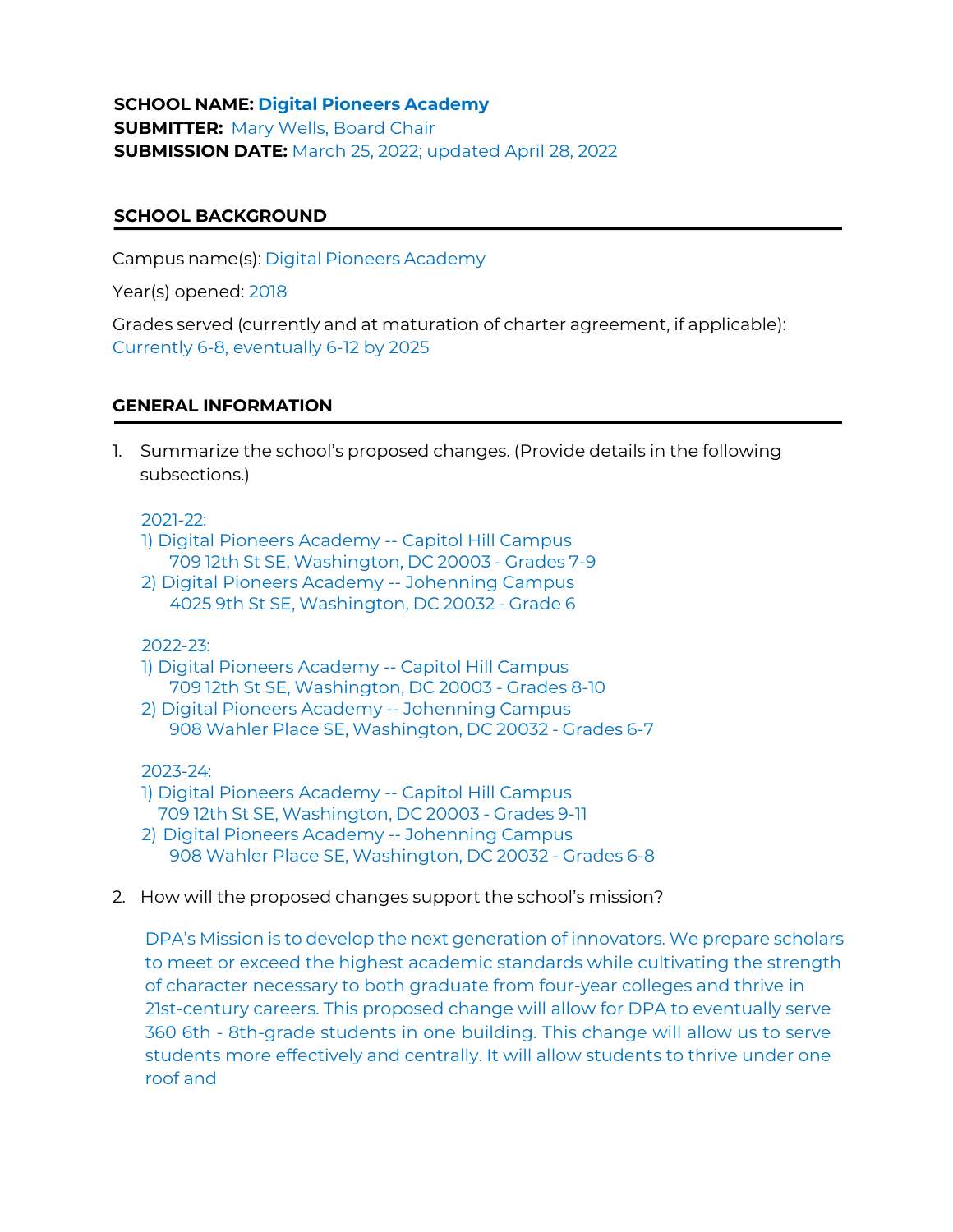receive the education to fulfill our mission. We also aim to serve all students and this means serving students in all neighborhoods of DC regardless of zip code.

3. When did the school's board approve the proposed changes? Please attach minutes from the meeting and vote results.

April 14, 2022

# **FACILITY/LOCATION**

- **1.** Please check the reason below that best describes your proposed change.
	- $\boxtimes$  An entire campus or school seeks to relocate from its current location to a new location.
	- A single campus seeks to remain in its current location *and* expand into an additional location.
	- $\Box$  A school seeks a new campus to be housed in a new facility.
- **2.** List all the facilities and addresses the school currently operates, along with the new facility(ies) the LEA plans to operate. Include the campus(es) located in each facility, highlighting any changes from what is currently written in the school's charter agreement.

2021-22:

- 1) Digital Pioneers Academy -- Capitol Hill Campus 709 12th St SE, Washington, DC 20003 - Grades 7-9
- 2) Digital Pioneers Academy -- Johenning Campus 4025 9th St SE, Washington, DC 20032 - Grade 6

2022-23:

- 1) Digital Pioneers Academy -- Capitol Hill Campus 709 12th St SE, Washington, DC 20003 - Grades 8-10
- 2) Digital Pioneers Academy -- Johenning Campus 908 Wahler Place SE, Washington, DC 20032 - Grades 6-7

# 2023-24:

- 1) Digital Pioneers Academy -- Capitol Hill Campus 709 12th St SE, Washington, DC 20003 - Grades 9-11
- 2) Digital Pioneers Academy -- Johenning Campus 908 Wahler Place SE, Washington, DC 20032 - Grades 6-8
- **3.** What's the rationale for relocating, expanding, or dividing into a new location? Why did the school choose this particular location?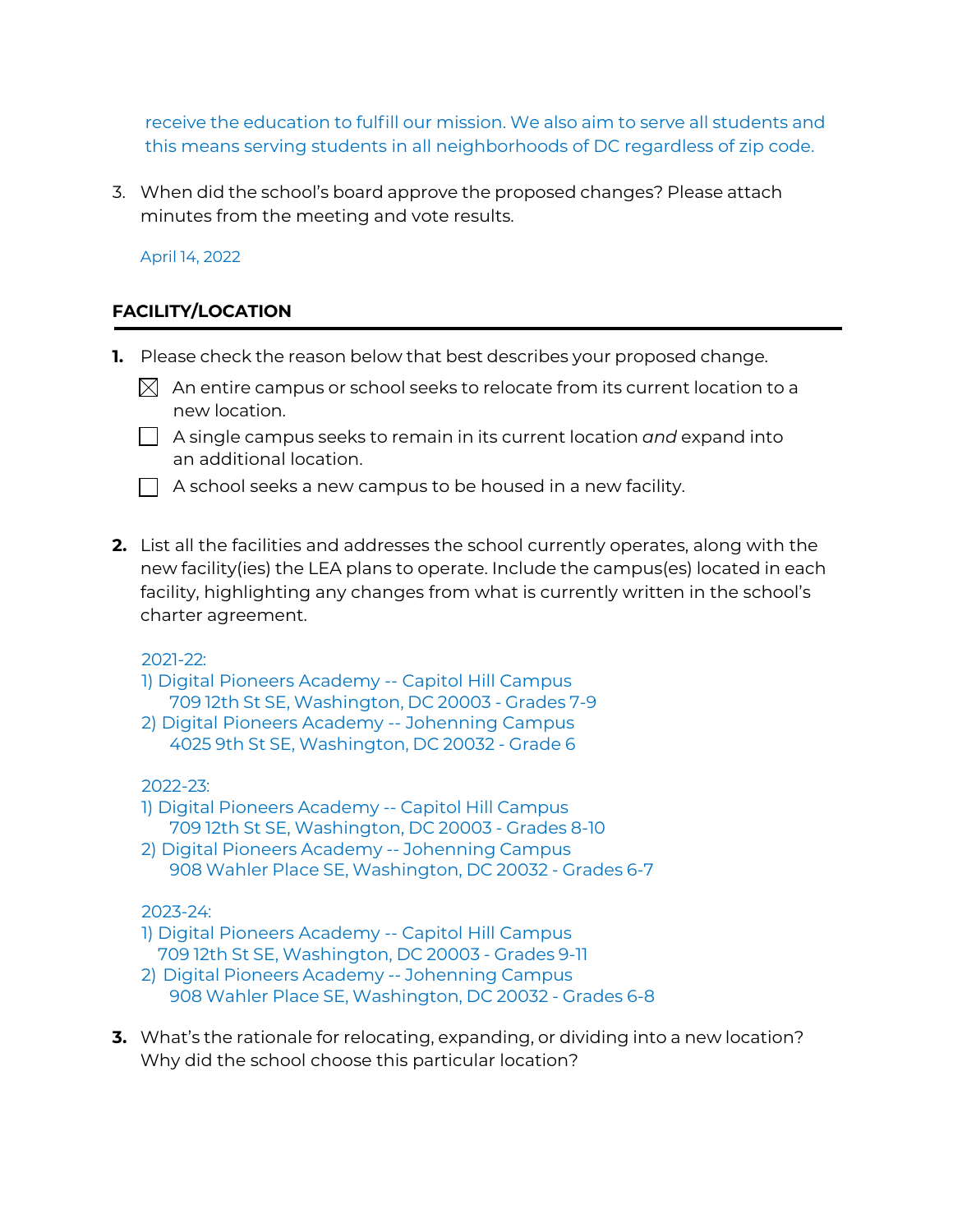This campus will allow our middle school to be centralized in one building. This campus was specifically chosen due to its proximity to our current campus at 4025 9th street SE. This transition will be less disruptive for our families than a further campus. Additionally, many of our students currently reside in district 8 or 7.

**4.** Is the proposed facility a property the school plans to purchase or lease? If the school has already purchased or leased the property, when did it acquire the property?

## The building will be leased.

- **5.** If the school plans to move a current campus into a new location, please answer the following:
	- a. How will the new location impact students who currently attend this campus? How will the school ensure students re-enroll?

The new campus is about a 5min walk from the old campus which will ensure that students are still able to easily access the new campus and ensure their enrollment for next year.

b. How will the school support families who need transportation to access the new location?

We will be providing a bus to and from 709 12th St SE for families that need to drop their students off on this side of the river and or have siblings who attend our high school.

**6.** Describe the proposed location's neighborhood (*e*.*g*., residential, commercial, metro-accessibility). What value will the school bring to this community? In the response, list traditional and public charter schools in close proximity to the new location, identifying schools that serve the same grade span the school will serve at full capacity at this location. Describe how the school's academic performance, demographics, and mission compare to these schools.

The proposed location is in Ward 8. Ward 8 a historically unserved neighborhood with a majority of black and brown residents. Therefore, a strong educational charter school will provide resources and education to the neighborhood. Additionally, DPA serves primarily black and brown students in this ward

We will be partnering with achievement prep elementary school who will have a building on the same campus. Achievement prep mission is to prepare students to excel as high-achieving scholars and leaders in high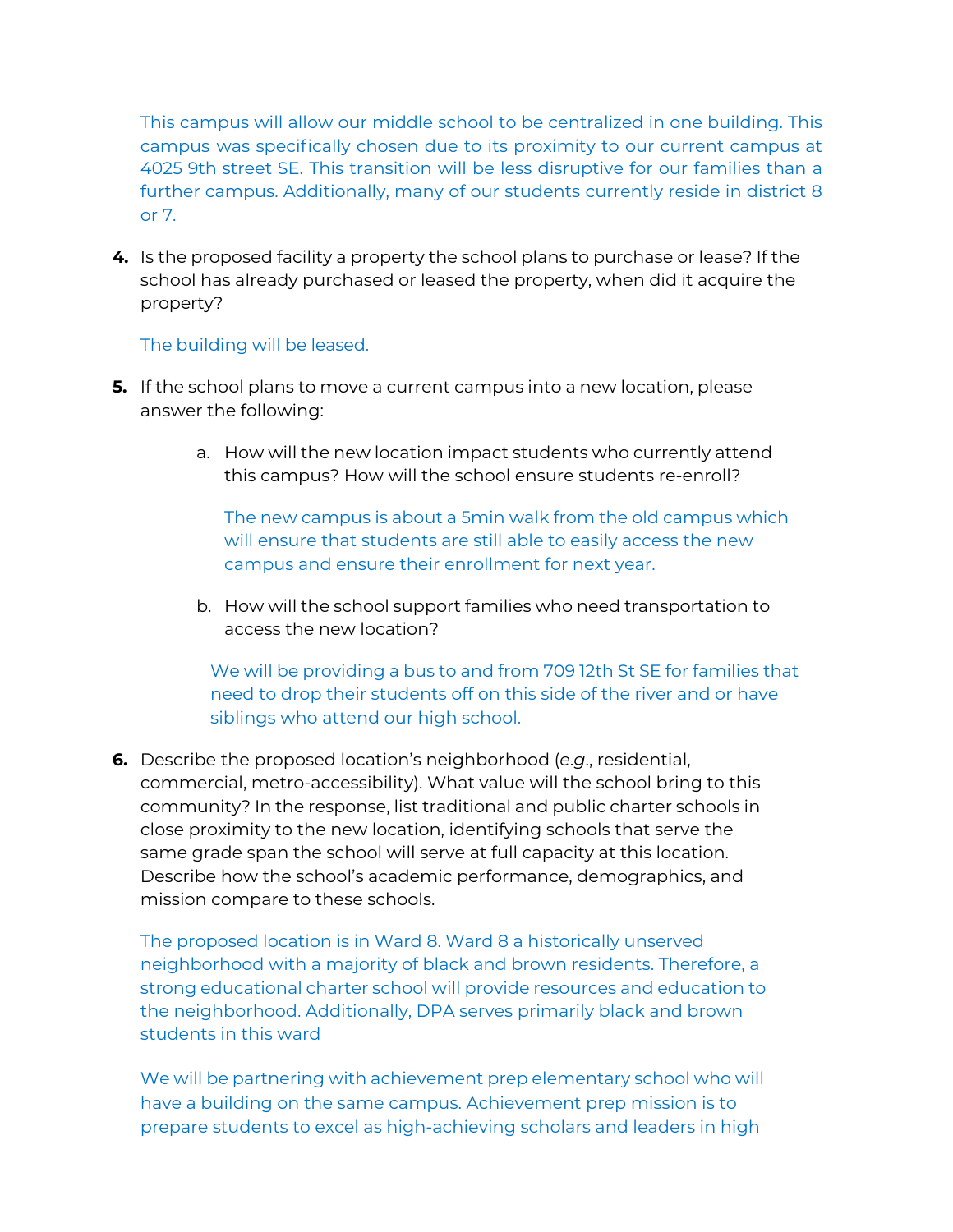school, college, and beyond. Critical to Achievement Prep's mission is a commitment to developing and fostering strong character in its scholars. Daily, scholars focus on the development and practice of Achievement Prep's DREAM values (Determination, Respect, Enthusiasm, Accountability, and Mastery). This very similarly align with our mission statement which aims to achieve a similar goal.

Other charter schools nearby include KIPP DC Wheeler Campus. While these charter school serve middle and high students, they are not computer science focused like DPA.

**7.** Describe how the school has engaged its internal community (*e*.*g*., staff, families, students) in its decision to relocate, expand, or divide into this new location. Submit documentation of the school's communications with its staff and families regarding the proposed location. Explain any concerns the school's internal community raised. How did the school respond? How will it engage these stakeholders moving forward?

When making this decision DPA highly considered the families that this would affec.t DPA has held a formal community meeting regarding this change. The most affected families would be our 7th grade families as the original proposal was to have 6th - 8th grade at 908 Wahler place in 2022-2023. However, our current 7th grade families did not support this change and consequently 7th grade families will be allowed to remain at 709 12th street.

**8.** Describe how the school has engaged the community surrounding the proposed location. Submit documentation of communications with nearby principals, neighbors, ANC representatives, Councilmembers, and others, notifying them of the school's plans. Explain any concerns the surrounding community raised. How did the school respond? How will it engage these stakeholders moving forward?

Digital Pioneers Academy has partnered with Achievement Prep who currently resides in the building and will continue to reside in another building located on the campus. Achievement Prep has served as a hub since 2007 for friendship and community in the Anacostia neighborhood. The facility previously served at a middle public charter school and has served as a community center for games, crafts, and cookouts over the years. Digital Pioneers Academy has conducted a range of internal and external engagement activities related to the new location, despite challenges caused by the Covid-19 pandemic. We have continued to survey current parents, hosted several information sessions with prospective 6th grade parents, reached out to all elementary feeder schools with information on the new location, and organized existing parents to support outreach activities. We have notified Advisory Neighborhood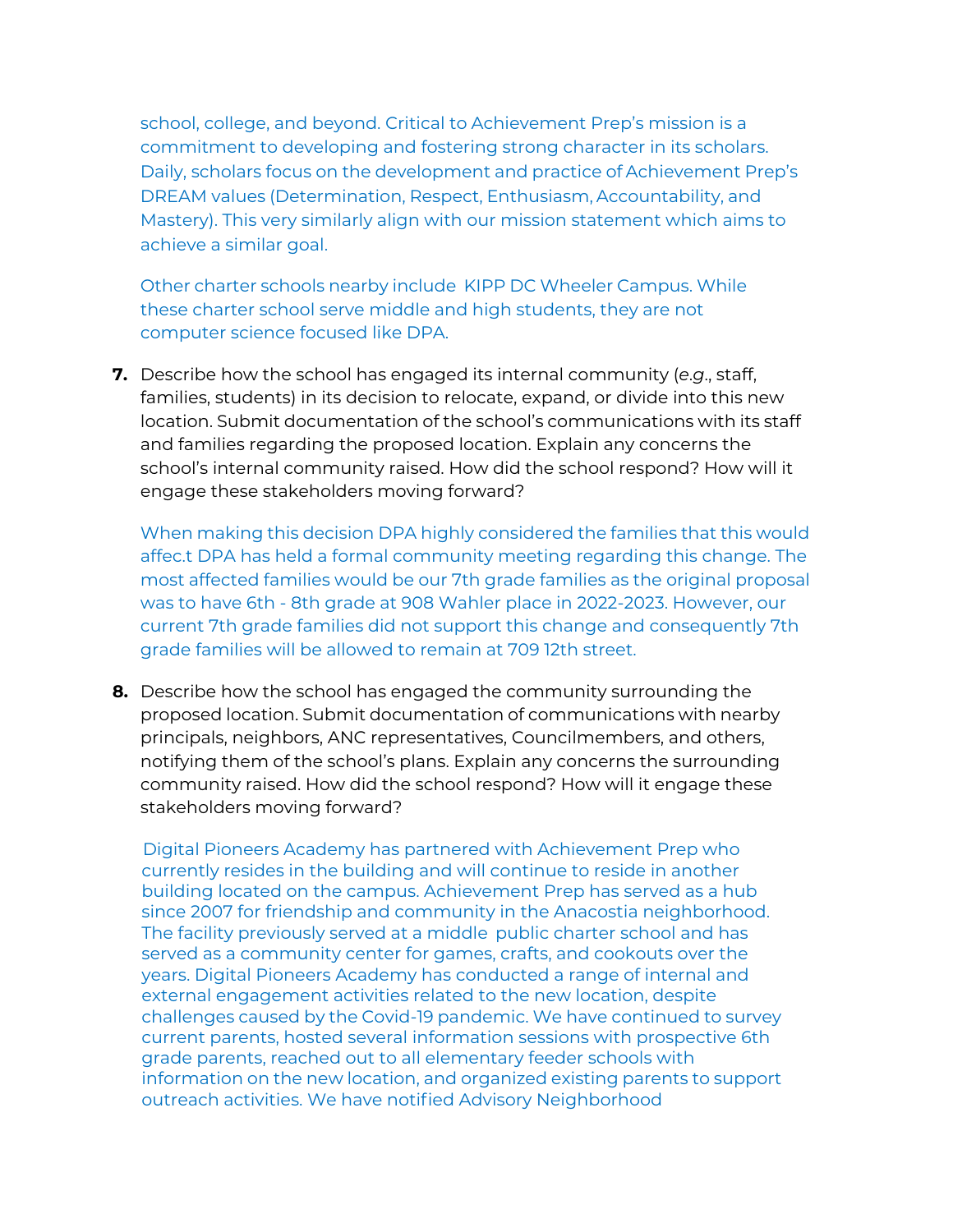Commissioners and invited them to "have a conversation with DPA about programming." We have reached out to several charter schools in the area as well to gauge any potential challenges and concerns. We have not received any concerns; however, we will continue to engage key stakeholders this Spring.

**9.** Will there be newly created seats for additional students? If so, discuss student recruitment efforts in the new school community.

We are planning to have 120 new 6th grade students in the fall of 2022. We have actively recruited in this neighborhood and held an open house to invite families into DPA and understand what resources are available.

**10.** How many square feet is the proposed space? What is the maximum occupancy at the new location? If the maximum occupancy load for staff and students is less than the total number of staff and students who will occupy the facility at any point in the future, please explain how the school will address this issue.

# Square Feet: \$46,00

The maximum number of occupancy will not exceed the amount of staff and students we have within the building.

**11.** Does the proposed space require renovations either to serve as a school or to be accessible for students with disabilities?

The building does not require renovations to serve disabled students.

- **12.** In addition to providing a *5-year Operating Budget*, please answer the following questions regarding the financial impact of the proposed location:
	- a. For each of the five budget years, how much does the proposed new facility cost, and how many students will be served at the new site?

| Year                                                    | <b>FY23</b> | <b>FY24</b> | <b>FY25</b> | <b>FY26</b> | <b>FY27</b> |
|---------------------------------------------------------|-------------|-------------|-------------|-------------|-------------|
| Facility<br>Cost<br>(rent and<br>operating<br>expenses) | \$1,292,74] | \$1,332,816 | \$1,374,134 | \$1,500,000 | \$1,500,000 |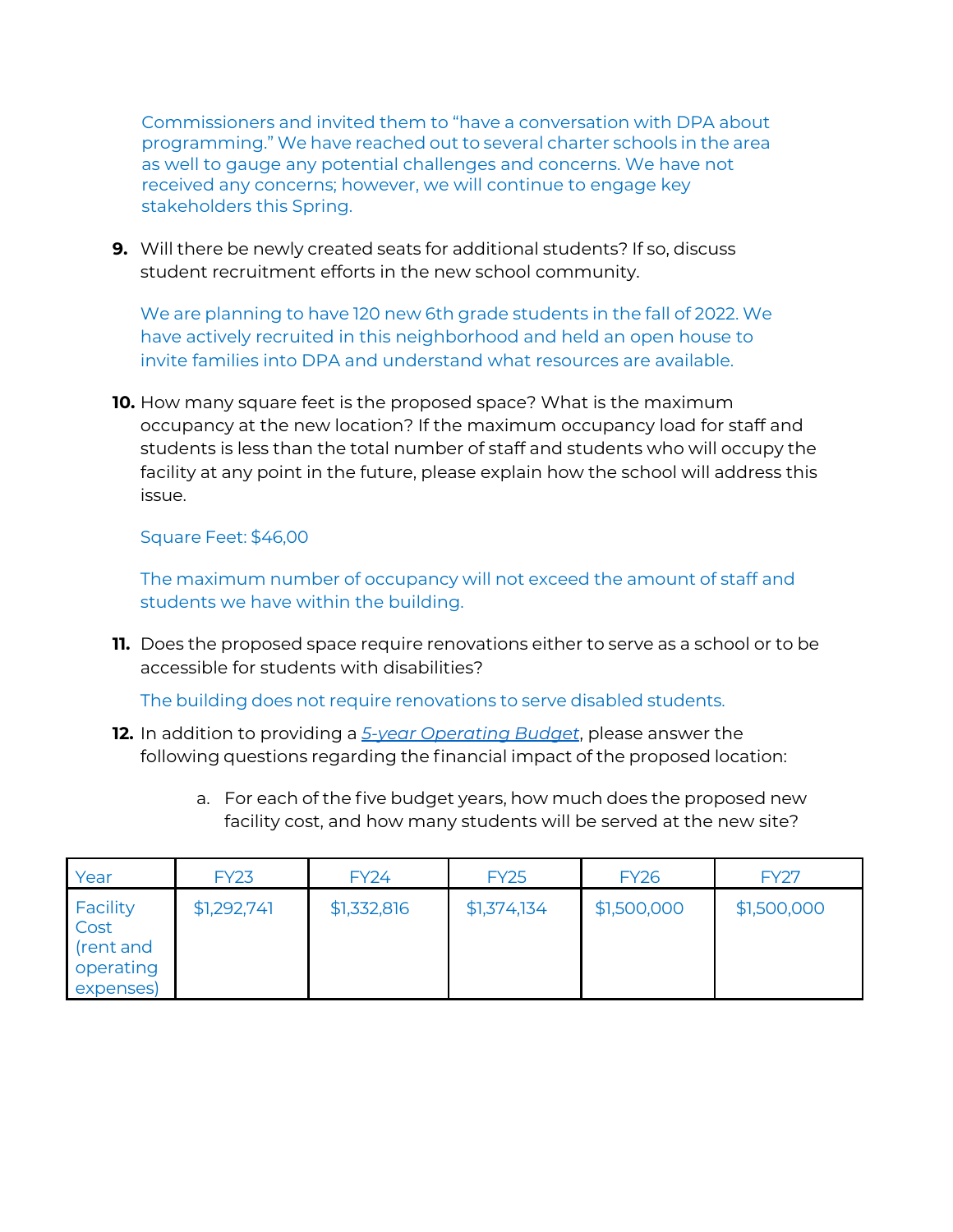| , <i>. .</i><br>,,,<br>,,,<br>$\sim$ $\sim$<br>36C<br>೨೦೦<br>56C<br>vv<br><u>JUU</u><br>.<br>$ -$<br>---<br>---<br>. |
|----------------------------------------------------------------------------------------------------------------------|
|----------------------------------------------------------------------------------------------------------------------|

b. What is the school's per-pupil facilities cost, and how does this compare with its per-pupil facilities allowance?

| Year                                                        | <b>FY23</b> | <b>FY24</b> | <b>FY25</b> | <b>FY26</b> | <b>FY27</b> |  |
|-------------------------------------------------------------|-------------|-------------|-------------|-------------|-------------|--|
| <b>Facility Cost</b><br>(rent and<br>operating<br>expenses) | \$1,292,74] | \$1,332,816 | \$1,374,134 | \$1,500,000 | \$1,500,000 |  |
| # of<br><b>Students</b>                                     | 360         | 360         | 360         | 360         | 360         |  |

c. If the school plans to operate multiple facilities, in addition to the proposed new location, what is the LEA's total facilities cost (*e*.*g*., rent expense, property taxes, property insurance, amortization of leasehold improvements (LHI) and furniture, fixtures, and equipment (FFE), depreciation of building, debt service for building, LHI and FFE, utilities, repairs, maintenance, etc.)? How does this expense compare with the school's per-pupil allowance?

Our expenses do not exceed our per-pupil allowance.

d. What additional sources of funding does the school plan to use to pay for this new facility during each of the five budget years?

The facilities expenses in excess of DPA's facilities revenue are covered through its other revenue sources - including the per-pupil allocation, federal grants, and private fundraising. Given the fungibility of the money, no one funding source is predetermined to "cover" the loss in facilities.

e. If applicable, what contingencies does the school have in case it enrolls fewer students than anticipated?

There are three contingencies in place. In the budget, there is a 3% revenue contingency (equivalent to about \$355K in Y1), and there's also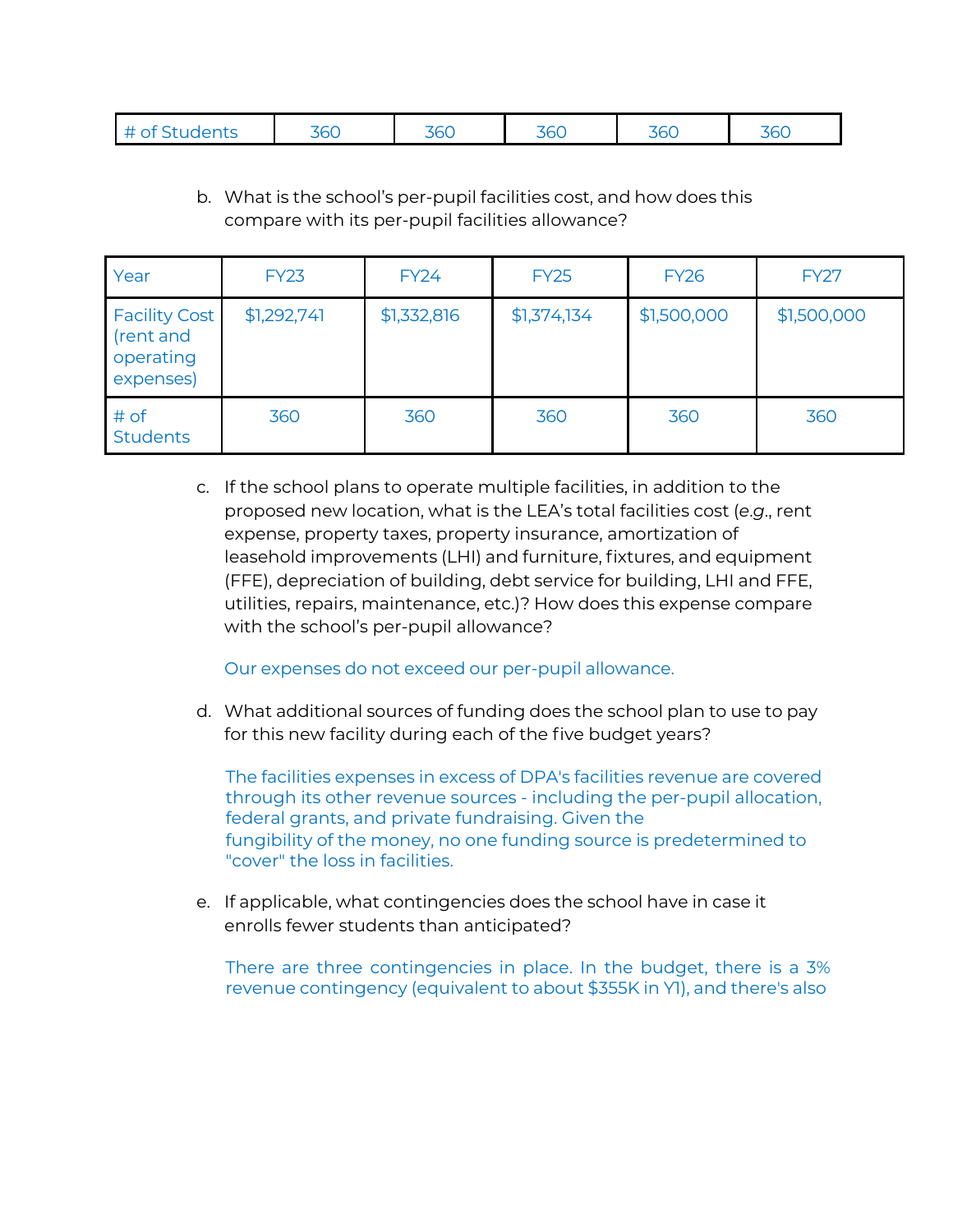a 1% enrollment contingency. The enrollment contingency means that we're effectively budgeting for four fewer students than our target enrollment. The final contingency is built into the lease agreement itself. Our annual facility cost is determined by our final certified enrollment.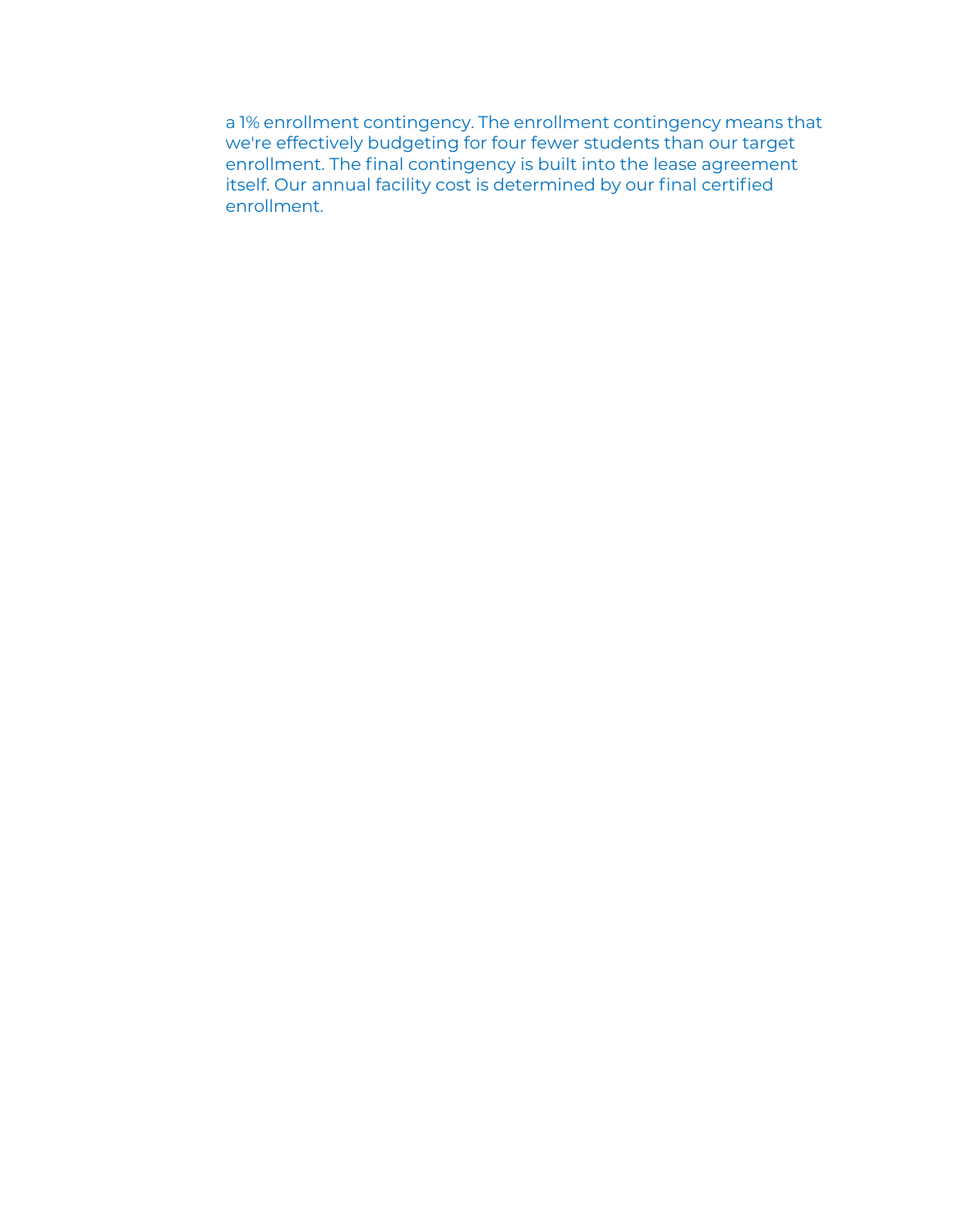# **DIGITAL PIONEERS**

- ACADEMY -

## **Minutes April 14, 2022 Board Meeting (via conference call) 4:00pm**

### **Attendance**

Board Present: Sara Batterton, Henry Hipps, Orlena Nwokah Blanchard, Mashea Ashton, Chase Glass, and Paul O'Neill

Board Absent: Mary Wells, Legand Burge, Kevjorik Jones,

#### **Action items**

● (Sara Batterton motion, Henry Hipps second) The Board voted unanimously to approve the Achievement Prep lease as presented.

### **Discussion**

Ms. Ashton reviewed the mission and some high level highlights. She discussed that we are now 50 days away from Parcc and how we are working hard to ensure we are ready for all ways. She also discussed some of our biggest wins among scholars and families, emphasizing our empathy value and all the positive momentum at DPA.

Next Ms. Ashton discussed our current lease with Wahler Place. Ms. Ashton stated that our lease is currently a 3 year lease with a 2 year optional renewal. Ms. Ashton then continued to discuss the remaining updates from our last call with the lease lawyers.